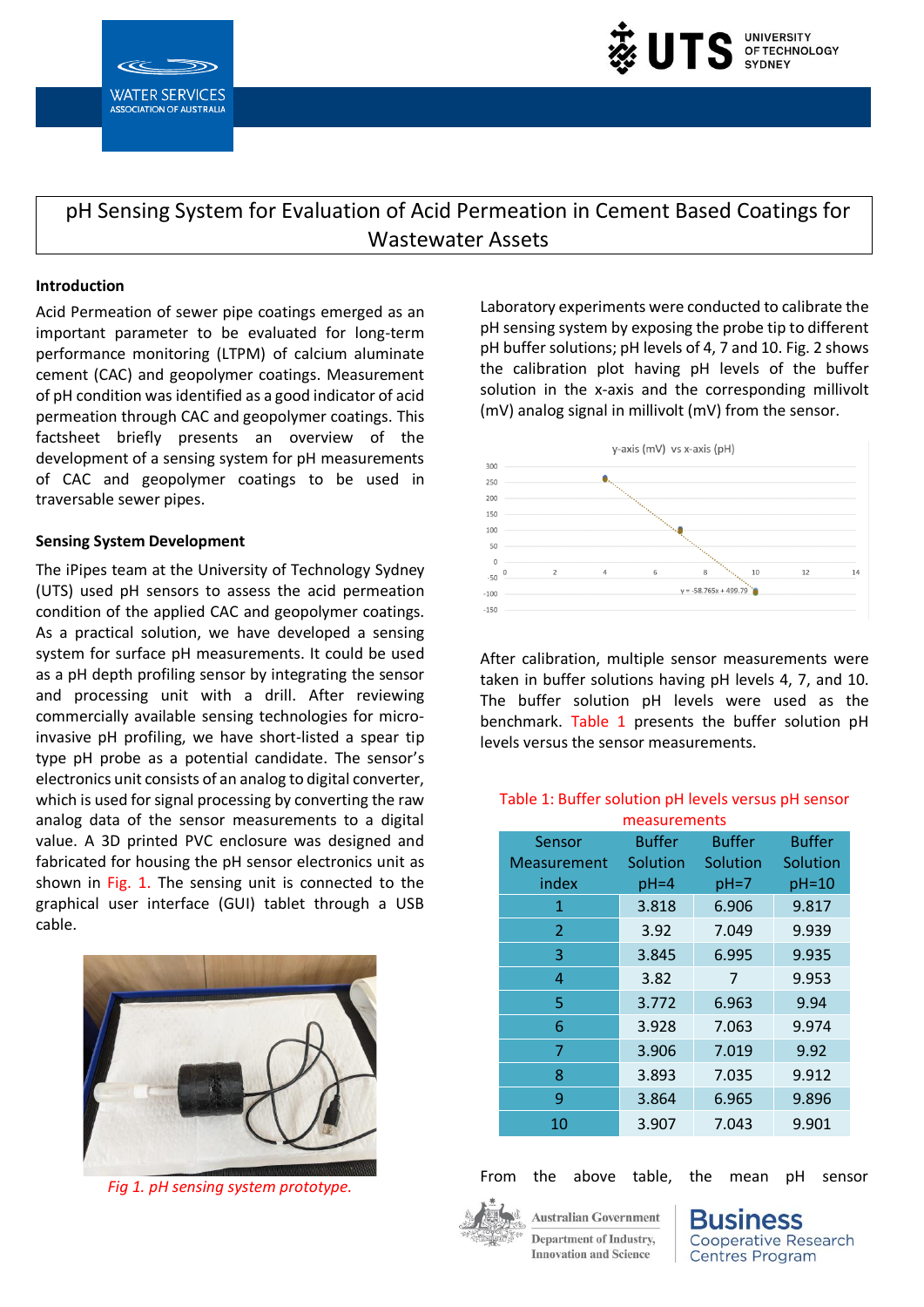

measurements for buffer solution of pH level 4 is 3.87, for buffer solution of pH level 7 is 7.01, and for the buffer solution of pH level 10 is 9.92. This shows that the pH sensor measurements are reasonably accurate.

#### **Software and GUI Developments**

**WATER SERVICES ASSOCIATION OF AUSTRALIA** 

To collect the raw pH sensor signals and process them to obtain meaningful information, software algorithms were developed using open source robotics middleware suite. The software was installed on a hand-held tablet running Linux and displays the pH sensor measurements in real-time, as shown in Fig. 2.



*Fig 2. Hand-held tablet for displaying the real-time pH sensor measurements.* 

The tablet's custom-designed software allows users to select lining material, location, and position by simply touching the respective buttons. The tablet can be used continuously for up to four hours and can store pH sensor measurement data for offline analysis.

## **Field Testing and Validations**

The UTS team has trained the Sydney Water contractors from Interflow to use the pH sensor and hand-held tablet for sensor data visualisation. The field tests were conducted at the Sydney Water NSOOS site at Toongabbie, Sydney on 2<sup>nd</sup> December 2020. The Interflow personnel entered the sewers with the sensor and took measurements. Fig. 3 shows the lowering of the sensors into the sewer and taking sensor measurements inside the sewer pipe.



 *(a) (b) Fig 3. Field testing. (a) Lowering the sensing system inside the sewer, (b) Interflow personnel taking sensor measurements.*

In addition to CAC and geopolymer coatings, in the field tests, measurements were taken of magnesium hydroxide coatings. A total of 9 measurements were taken on CAC coatings. 3 measurements from the crown region, 3 from the right-side tidal region and 3 from the left-side tidal region. On the geopolymer and magnesium hydroxide coatings, 12 sensor measurements were taken. 4 measurements from the crown region, 4 from the right-side tidal region and 4 from the left-side tidal region. Fig. 4 shows the pH sensor measurements with error bars denoting the standard deviation of sensor measurements for measurements at each coating region.



*Fig 4. pH sensor measurements taken in real sewers.*

In the field, pH test strips were used to verify the pH sensor measurements. The pH measurements taken with the pH strips in the CAC and geopolymer regions indicated that the pH levels were approximately 6, while the measurements taken in the magnesium hydroxide region indicated that the pH levels were approximately



**Australian Government** Denartment of Industry. **Innovation and Science**